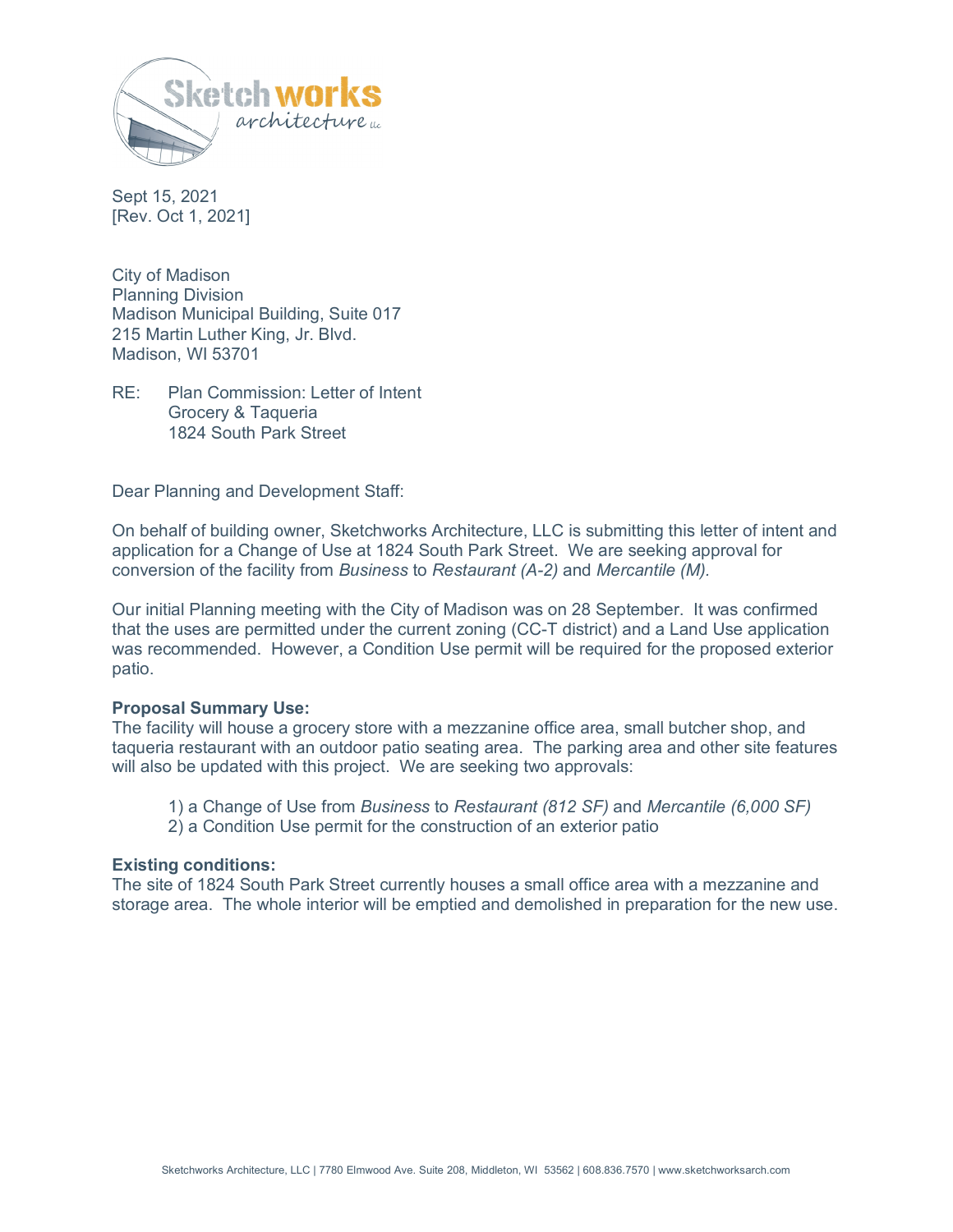

# **Hours of Operation (Proposed and subject to change):**

Monday-Sunday: 10 AM – 8 PM

In summary, the project will consist of the general criteria listed below:

#### **Project Data:**

Estimated Project Cost: \$1,500,000

Project Name: Grocery and Taqueria (subject to change) Address: 1824 South Park Street Proposed Use: Mercantile and Restaurant Total Tenant Area:  $6,000$  GSF + 800 SF of mezzanine  $\sim 6,800$  GSF<br>Number of Jobs:  $12$  full-time. 2-4 part-time 12 full-time, 2-4 part-time (Planning for 8 employees working at any given time)

### **Zoning District:**

Commercial Corridor – Transitional District (CC-T)

#### **Project Schedule:**

UDC Information Presentation: Oct 27, 2021 UDC Meeting: Dec 1, 2021 Zoning Submittal: Dec 13, 2021 Interior Construction Start: January 2022 Exterior Construction Start: March 2022 Occupancy: June 2022